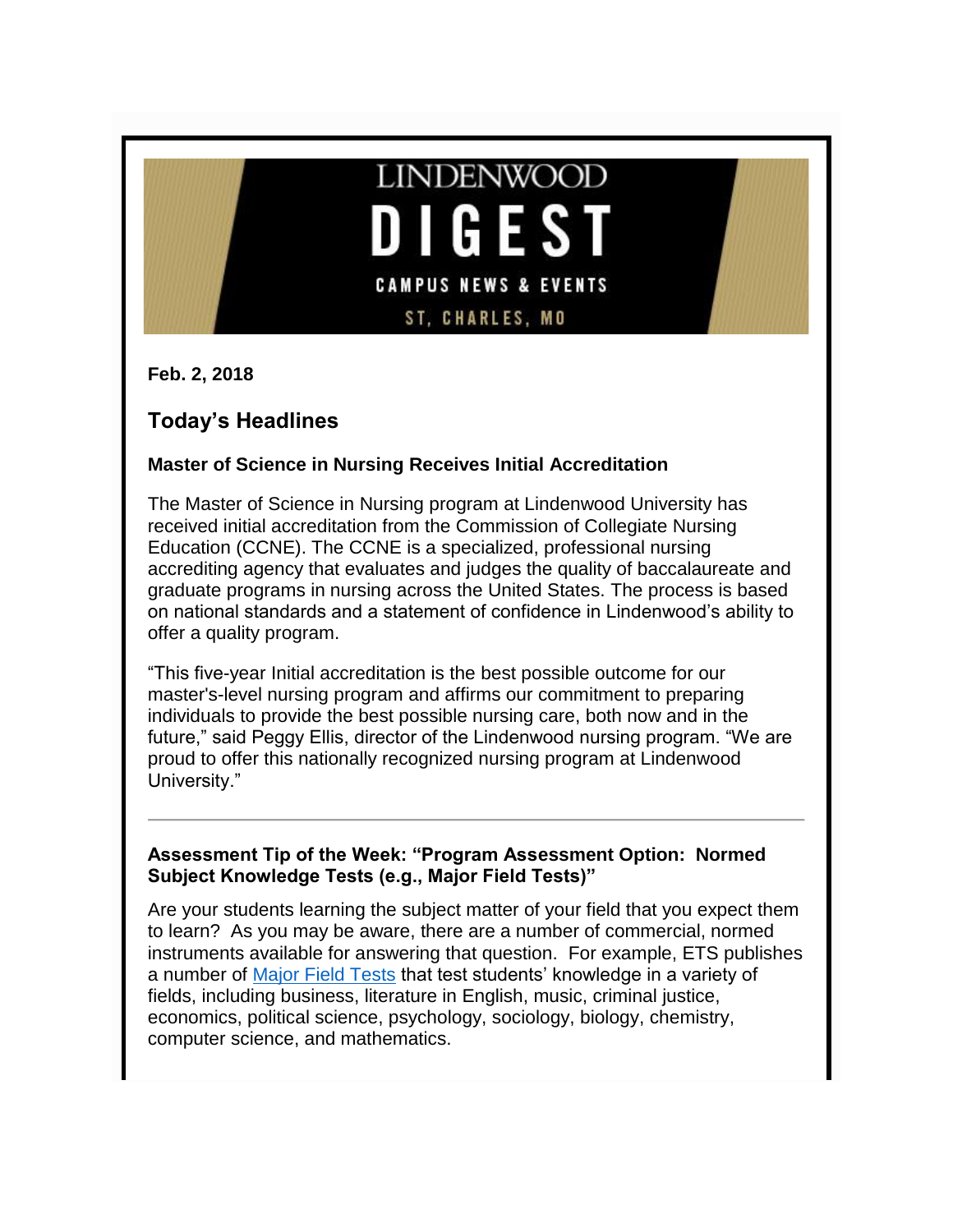An alternative to the Major Field Test is the Area Concentration Achievement Test (ACAT). [ACATs](https://www.collegeoutcomes.com/) are available in a number of fields, including art, biology, business, communication, criminal justice, history, literature in English, political science, psychology, and social work. A great advantage of such tests, of course, is that you are able to compare your students' performance with that of students at other institutions. [Read more](http://felix.lindenwood.edu/newsletter/2018_02/assessmenttip_feb2.pdf)

## **Heart Health Month Information**

February is Heart Health Month, and you are invited to take part in the events all month long! Please see the [event information](http://felix.lindenwood.edu/newsletter/2018_02/hearthealthinfo.pdf) and [calendar](http://felix.lindenwood.edu/newsletter/2018_02/heartcalendar.pdf) for information.

# **Cundiff Publishes Short Story**

Allison Cundiff, adjunct instructor of English in the School of Humanities, has published a short story, titled "Nick Bragg" in *In Layman's Terms*, a scienceoriented digital journal out of [Washington State University Press.](https://iltreview.com/about/) In addition, Professor Cundiff's third volume of poetry has been accepted for publication by [WordTech.](https://www.wordtechcommunications.com/index.html) The volume will appear this summer.

## **Submissions Accepted for Annual Writing Awards**

The faculty of the English department cordially invites current English BA and BFA majors to submit their work for consideration for one of our three annual awards:

The Linda Ross Creative Writing Award: Open to students at the sophomore level or above. This award goes to the student who, in the judgment of the English faculty, has submitted the best creative writing that year.

The Howard Barnett Essay Award: Open to students at the sophomore level or above. This award goes to the student who, in the judgment of the English faculty, has written the best essay of the year.

The Jean Fields Award: Open to freshmen students only. This award goes to



the freshman who, in the judgment of the English faculty, has produced the best essay OR the best creative writing that year. [Read more](http://felix.lindenwood.edu/newsletter/2018_02/writingaward.pdf)

# **O'Neill to Speak at Lindenwood Feb. 8**

The Center for International and Global Studies (CIGS) is sponsoring a talk by Dr. Bruce O'Neill on ['The Class Politics of Boredom in the Global Economy'](http://www.lindenwood.edu/academics/centers-institutes/center-for-international-and-global-studies/speaker-series/bruce-oneill-the-class-of-boredom-in-the-global-economy/) on Thursday, February 8 at 7 p.m. in Dunseth Auditorium.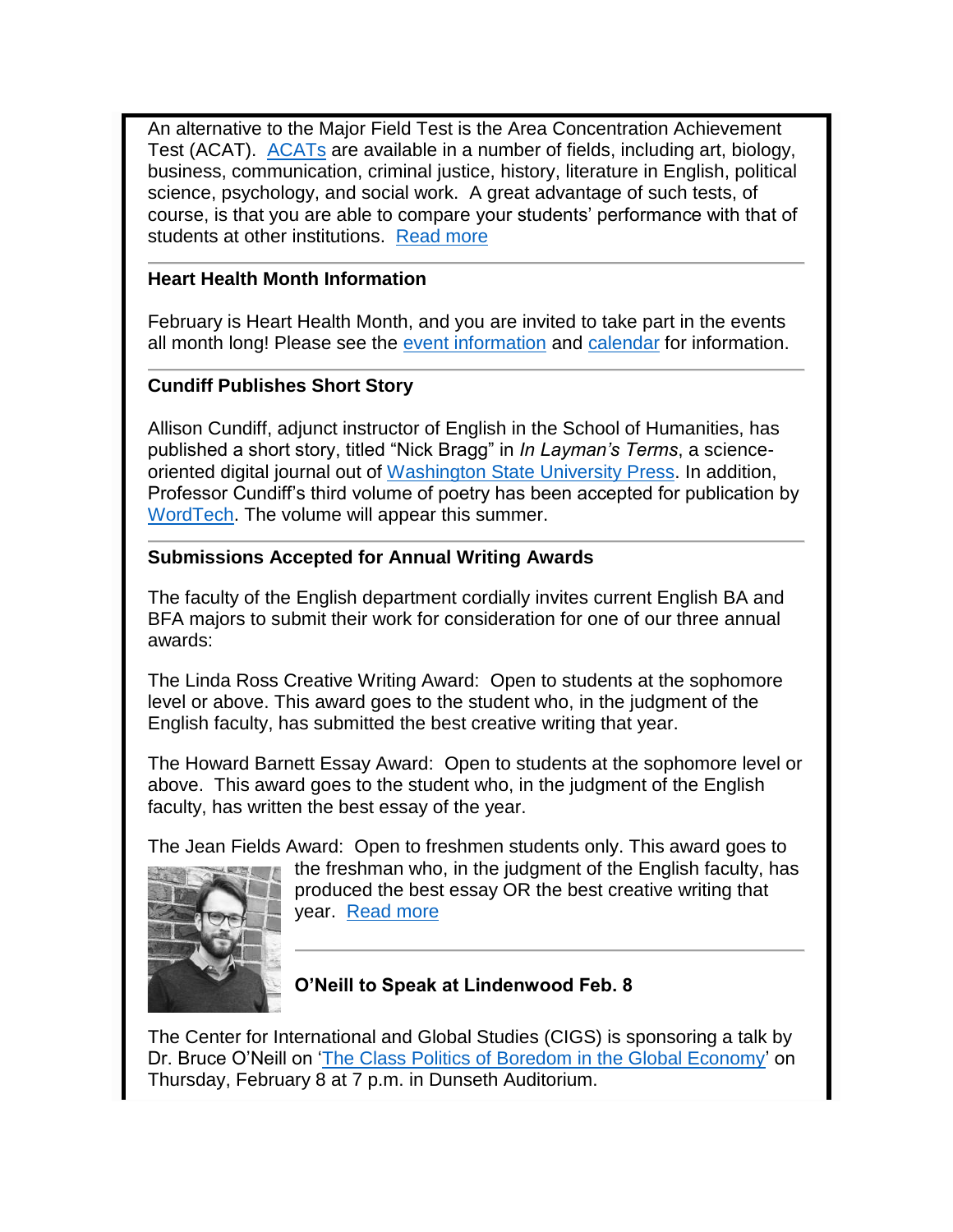For further information regarding this CIGS talk please contact Ray Scupin at [Rscupin@lindenwood.edu.](mailto:Rscupin@lindenwood.edu)

#### **Dissertation Defenses**

Somanita Kheang Chairperson: Dr. John A. Henschke Title: "Guidelines for U.S. Teacher Leaders in Adult Classrooms to Enhance International Undergraduate Satisfaction" Date: Friday March 2 , 2018 Time: 8 a.m. Place: Roemer 208

Pamela L. Grant

Chairperson: Dr. John A. Henschke

Title: "A Mixed Methods Study on Faculty Caring and Trust as Perceived by Undergraduate Students in Classrooms at a Mid-Western University"

Date: Friday March 2 , 2018 Time: 9 a.m. Place: Roemer 208

Emilee S. Schnefke Chairperson: Dr. Lynda Leavitt Title: "A Mixed-Methods Study on Emotional and Social Intelligence and Grit in Graduate Students at a Private Four-Year University" Date: Friday April 13, 2018 Time: 9 a.m. Place: Roemer 208

#### **Excused Absences**

The following students were approved to attend a field trip at the St. Charles Historical Society on Thursday, Feb. 1, from 9:30 a.m. -12:30 p.m. as part of Dr. Jeanie Thies' PS 475 class.

| Banga, Tatenda     | Harris, Benjamin L    | Milan, Moses E        |
|--------------------|-----------------------|-----------------------|
| Basler, Jessie     | Harty, Emilie B.      | Munkhtsooj, Baasanjav |
| Bauer, Baley       | Hechler, James C      | Peddicord, Johnny L   |
| Bauer, Jacob       | Janvrin, Clayton A    | Prusheik, Alexia K    |
| Contreras, Tania J | Mead-VanCort, Jonah M | Vela Genesca, Marina  |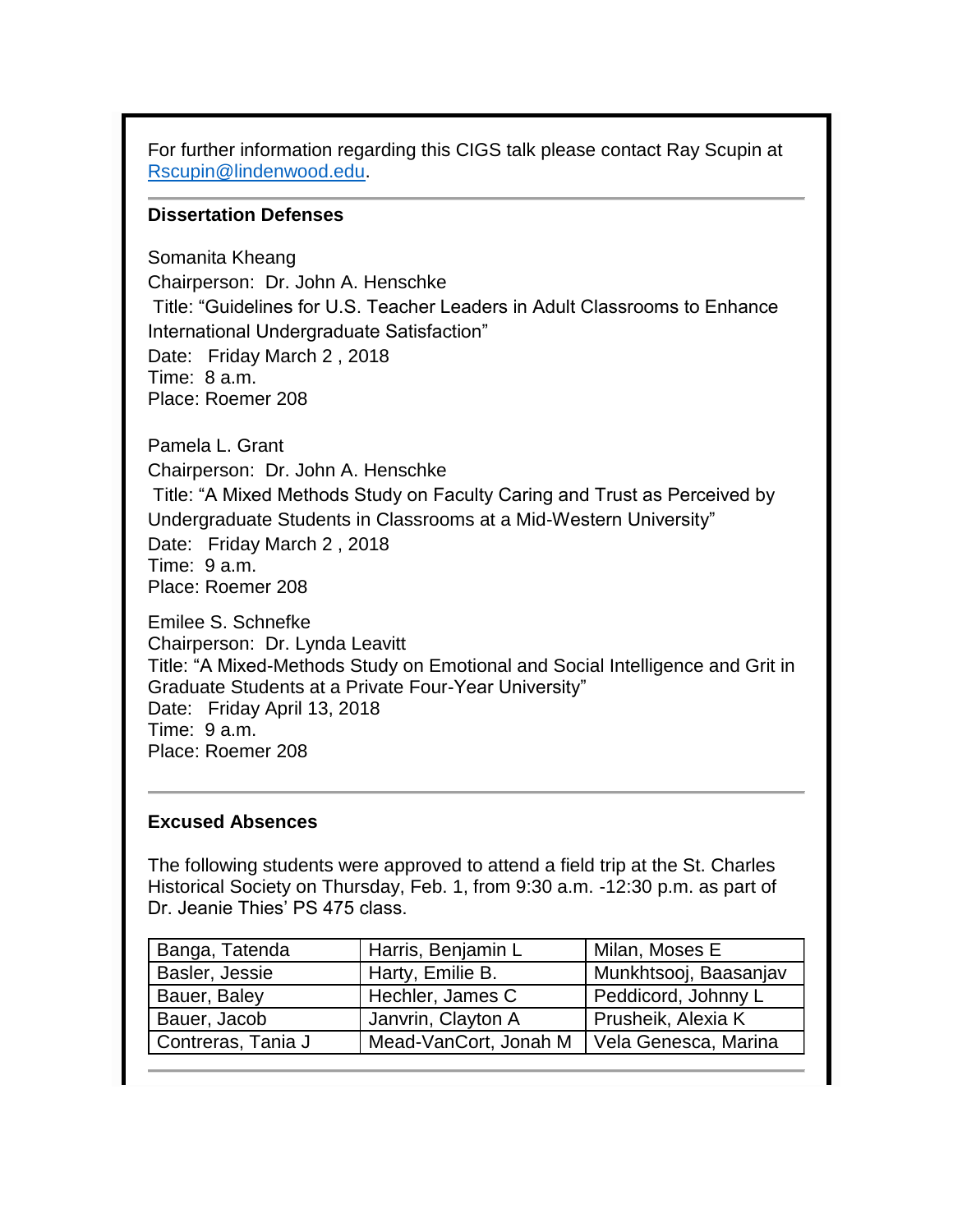# **Recent Editions**

[The Digest archive](http://www.lindenwood.edu/about/digest-archives/)

[Belleville Digest archive](http://www.lindenwood.edu/belleville/about/lindenwood-belleville-digest-archives/)

# **Events and Deadlines**

- **Through Feb. 16:** "Connections" Exhibition, Boyle Family Gallery
- **Through April 4**: [Academic Technology Services Workshops](http://felix.lindenwood.edu/newsletter/2018_01/ats_spring_catalog.pdf)
- **Feb. 2:** *Entrepreneurial Mindset Event* featuring Professor David Yeung, 1-3 p.m., Dunseth Autditorium
- **Feb. 3:** [Jr. Lynx Spirit Camp](https://register.myonlinecamp.com/camp.cfm?sport=2&id=109428)
- **Feb. 6:**  $5<sup>th</sup>$  [Annual Student-Athlete Talent Show](http://felix.lindenwood.edu/newsletter/2018_01/talentshow2018.jpg)
- **Feb. 7:** [Adjunct Instructor Fair](http://felix.lindenwood.edu/newsletter/2018_01/adjunctfair.pdf) [\(RSVP\)](https://www.eventbrite.com/o/lindenwood-human-resources-11113458435)
- **Feb. 13:** Disenfranchisement and Democracy: A discussion on voting rights, felons, activists and politics, and housing and representation, 3:30 p.m. Dunseth, Harmon Hall
- **Feb. 13-17:** [The Cripple of Inishmaan](http://www.lindenwood.edu/j-scheidegger-center-for-the-arts/upcoming-events/university-theater/the-cripple-of-inishmaan-feb-13-17/)
- **Feb. 16:** [Student Research Conference faculty nomination deadline](http://www.lindenwood.edu/academics/beyond-the-classroom/student-research/srse-faculty-nominations/)
- **Feb. 20:** Strategic Plan Dialogue, Dunseth Auditorium, Harmon Hall, 3-4 p.m.
- **Feb. 21:** Strategic Plan Dialogue, Dunseth Auditorium, Harmon Hall, noon-1 p.m.
- **Feb. 21:** [Hacks for Collaboration in the Classroom](http://felix.lindenwood.edu/newsletter/2018_01/collaborationflier.pdf)
- **Feb. 22:** [Career and Internship Fair](http://felix.lindenwood.edu/newsletter/2017_12/careerinternshipfair.pdf)
- **Feb. 22-24:** [Winter Dance Concert](http://www.lindenwood.edu/j-scheidegger-center-for-the-arts/upcoming-events/dance/winter-dance-concert/)
- **Feb. 24:** [Broadway Live](http://www.lindenwood.edu/j-scheidegger-center-for-the-arts/upcoming-events/main-stage-season/broadway-live-februray-24/)
- **Feb. 27-28:** [Spring Music Series](http://www.lindenwood.edu/j-scheidegger-center-for-the-arts/upcoming-events/music/)
- **March 3:** [Spring Music Series](http://www.lindenwood.edu/j-scheidegger-center-for-the-arts/upcoming-events/music/)
- March 5: Faculty Colloquium: See the [flier](http://felix.lindenwood.edu/newsletter/2018_01/colloquiumflier.pdf) and [abstracts](http://felix.lindenwood.edu/newsletter/2018_01/colloquiumabstracts.pdf)
- **March 6:** [Spring Music Series](http://www.lindenwood.edu/j-scheidegger-center-for-the-arts/upcoming-events/music/)
- **March 7:** Wellness Speaker Series: Managing Change, 11 am noon
- **March 7:** Full Faculty Meeting, AB Leadership Room, 3-4:30 p.m.
- **March 15:** [Deadline for Faculty Award nominations](http://felix.lindenwood.edu/newsletter/2018_01/facultyawards.pdf)
- **March 20:** [Student Research Conference Submission Deadline](http://www.lindenwood.edu/academics/beyond-the-classroom/student-research/student-applications/)
- **March 22:** Opposition to LGBTQ Rights: Red States, 3:30 p.m., Dunseth, Harmon Hall
- **April 10:** Sexual Assault Awareness, 3:30 p.m., Dunseth, Harmon Hall
- **April 11:** Wellness Speaker Series: Preventing Job Burnout, 11 am noon